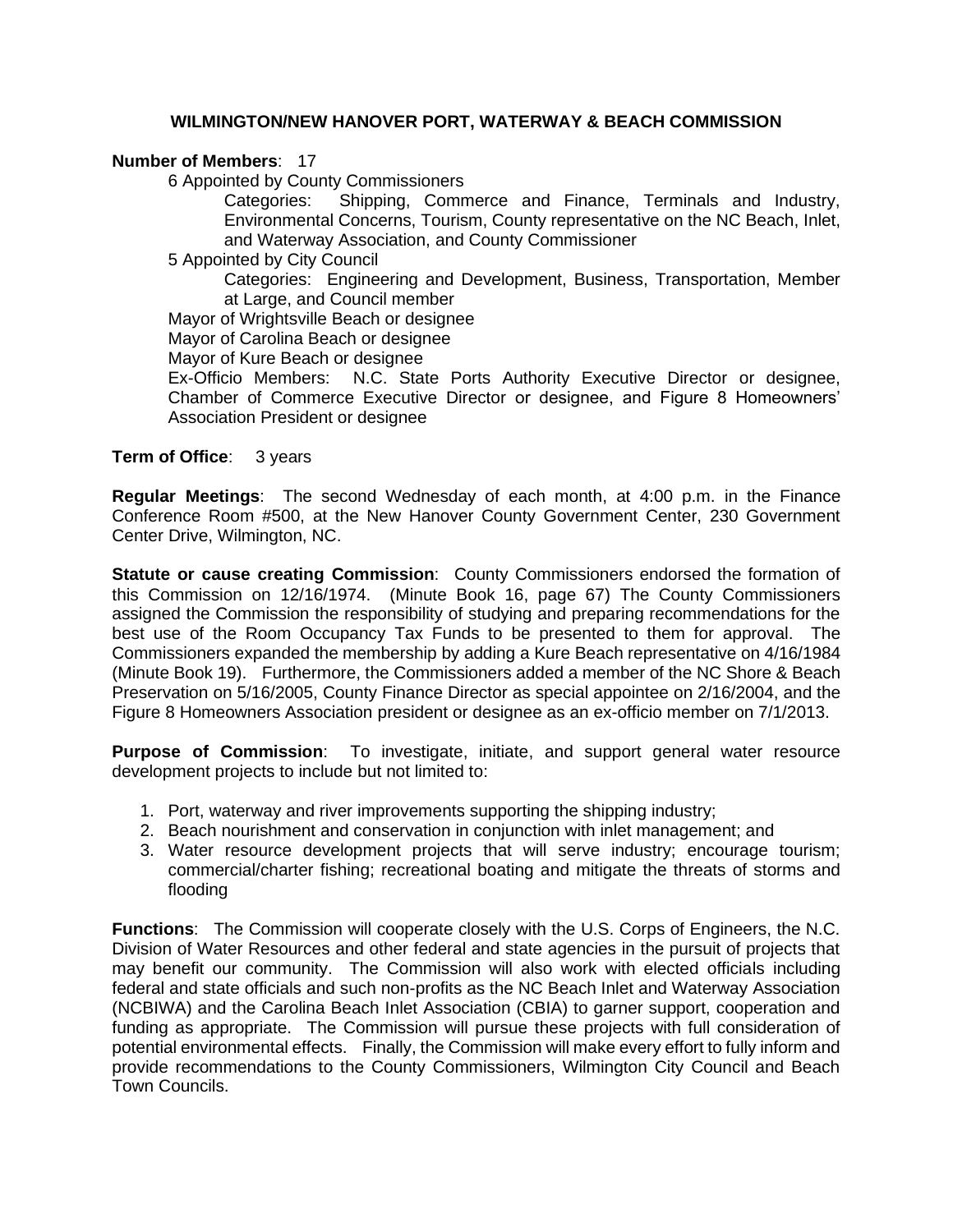# **WILMINGTON/NEW HANOVER PORT, WATERWAY & BEACH COMMISSION PAGE 2**

| <b>CURRENT MEMBERS</b>                                                                                                                   | <b>CATEGORY</b>                         | <b>TERM OF OFFICE</b>                            |                               |
|------------------------------------------------------------------------------------------------------------------------------------------|-----------------------------------------|--------------------------------------------------|-------------------------------|
|                                                                                                                                          |                                         | <b>APPOINTMENT</b>                               | <b>EXPIRATION</b>             |
| Rob Zapple<br>230 Government Center Drive,<br>Suite 175, Wilmington, NC 28403<br>910-798-7149 (NHC)                                      | <b>County</b><br><b>Commissioner</b>    | 1/19/21                                          | Undesignated                  |
| Dennis Barbour, Chairman<br>511 Clarendon Boulevard<br>Carolina Beach, NC 28428<br>910-458-5043 (H) 910-470-5041 (C)<br>910-458-3049 (W) | NC Beach and<br>Waterway<br>Association | First 2/17/14<br>Second 2/20/17<br>Third 2/17/20 | 2/28/17<br>2/28/20<br>2/28/23 |
| Robert P. Divoky<br>5252 Woods Edge Road<br>Wilmington, NC 28409<br>910-792-1260 (H) 910-232-2204 (C)                                    | Shipping                                | First 2/19/18<br>Second 2/15/21                  | 2/28/21<br>2/28/24            |
| Donald E. Harris<br>213 Dorchester Place<br>Wilmington, NC 28412<br>910-796-9696 (H) 910-617-8844 (C)                                    | Commerce and<br>Finance                 | First 2/18/19<br>Second 2/21/22                  | 2/28/22<br>2/28/25            |
| Harry M. Knight<br>3225 Aster Court<br>Wilmington, NC 28409<br>910-398-7090 (C) 910-794-4956 (H)                                         | Environmental<br>Concerns               | First 2/17/20                                    | 2/28/23                       |
| <b>Eve Phillips</b><br>715 Glenarthur Dr.<br>Wilmington, NC 28412<br>910-742-9535 (C) 910-819-4956(W)                                    | Terminals and<br>Industry               | First 2/20/17<br>Second 2/17/20                  | 2/28/20<br>2/28/23            |
| <b>Wilmington Representatives</b>                                                                                                        |                                         |                                                  |                               |
| Neal Andrew, Vice-chair<br>3811 Peachtree Ave., Suite 300<br>Wilmington, NC 28403                                                        |                                         | First 8/16/16<br>Second 2/18/20                  | 2/28/19<br>2/28/23            |
| Kevin P. Flowers<br>1913 Nun St.<br>Wilmington, NC 28403<br>910-850-1065 (H) 910-344-0323 (C)                                            |                                         | First 2/21/17                                    | 2/28/20                       |
| James Hundley, Jr.<br>909 Rabbit Run<br>Wilmington, NC 28409<br>(910) 612-0972 (H/C) (910) 799-2295 (W)                                  |                                         | First 6/21/16<br>Second 2/18/20                  | 2/28/19<br>2/28/23            |
| Luke Waddell, Councilman<br>P.O. Box 1810<br>Wilmington, NC<br>28402-1810<br>910-341-7815                                                | <b>Wilmington City</b><br>Council       | 12/21                                            | Undesignated                  |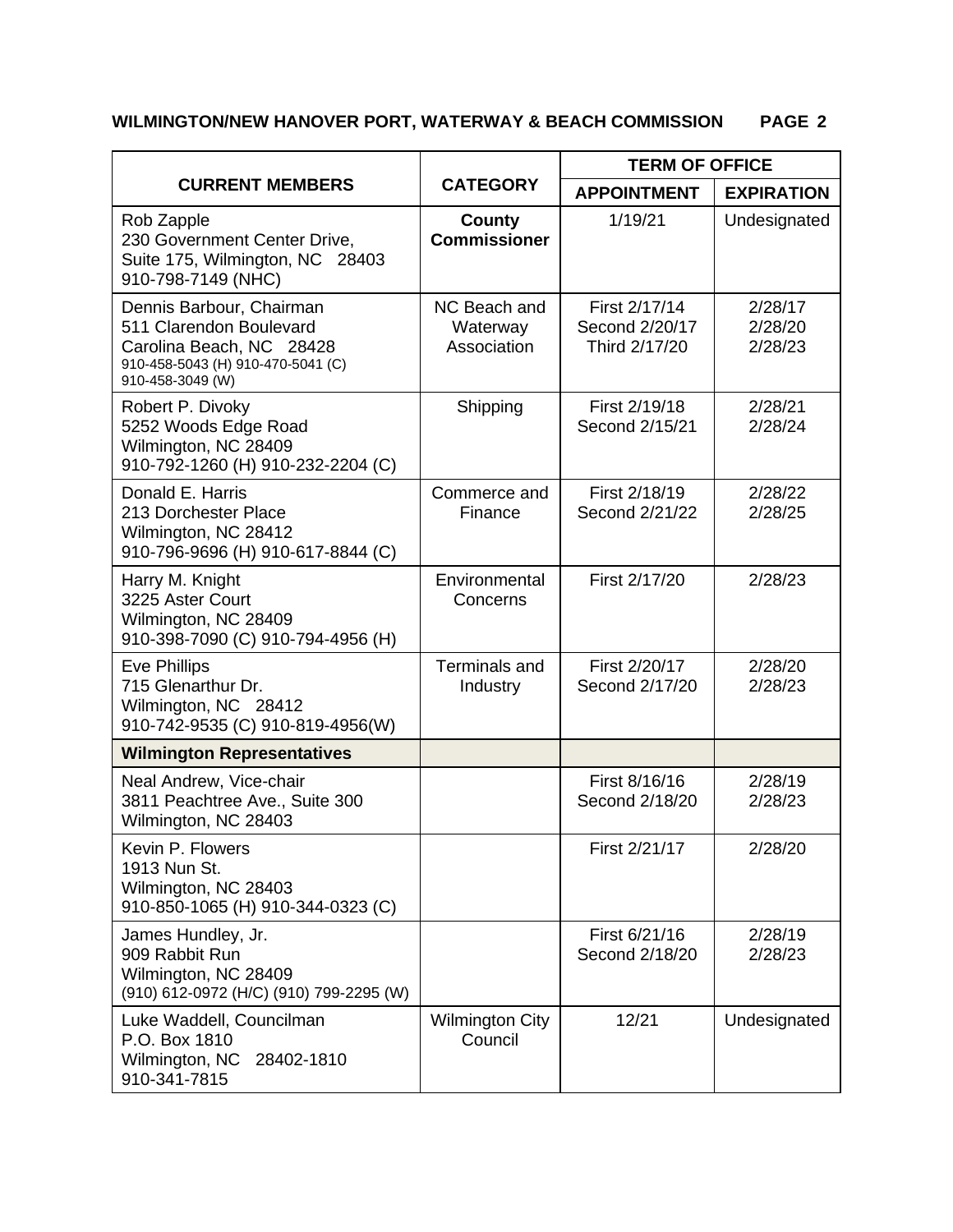# **WILMINGTON/NEW HANOVER PORT, WATERWAY & BEACH COMMISSION PAGE 3**

| <b>CURRENT MEMBERS</b>                                                                                                                               | <b>CATEGORY</b>                                               | <b>TERM OF OFFICE</b>                             |                               |
|------------------------------------------------------------------------------------------------------------------------------------------------------|---------------------------------------------------------------|---------------------------------------------------|-------------------------------|
|                                                                                                                                                      |                                                               | <b>APPOINTMENT</b>                                | <b>EXPIRATION</b>             |
| Gregory L. Washington<br>1305 South 5th Avenue<br>Wilmington, NC 28401<br>910-622-5421 (C) 910-762-8231 (W)                                          |                                                               | First 10/15/13<br>Second 6/21/16<br>Third 2/18/20 | 2/28/16<br>2/28/19<br>2/28/23 |
| <b>Beach Town Representatives</b>                                                                                                                    |                                                               |                                                   |                               |
| Council Member Jay Healy<br>1121 N. Lake Park Boulevard<br>Carolina Beach, NC 28428<br>910-458-2992 Office                                           | Carolina Beach                                                | Appointed 2022                                    | Undesignated                  |
| <b>Town Commissioner Allen Oliver</b><br>117 Settlers Lane<br>Kure Beach, NC 28449<br>458-8216 Town Hall<br>919-225-1143 (C)                         | Kure Beach<br>designee                                        | Appointed<br>1/10/18                              | Undesignated                  |
| Alderman Ken Dull<br>321 Causeway Drive<br>PO Box 626<br>Wrightsville Beach, NC 28480<br>910-256-7900 WB Office                                      | Wrightsville<br><b>Beach</b>                                  | Appointed<br>2020                                 | Undesignated                  |
| <b>Other Representatives</b>                                                                                                                         |                                                               |                                                   |                               |
| Natalie English, President/CEO<br>Greater Wilmington Chamber of<br>Commerce<br>One Estell Lee Drive<br>Wilmington, NC 28401<br>910-762-2611 Office   | Chamber<br>Liaison                                            | 7/2016                                            | Undesignated                  |
| Todd C. Walton, Environmental<br>Supervisor<br>North Carolina State Ports Authority<br>P. O. Box 9002<br>Wilmington, NC 28402<br>910-251-5678 Office | <b>State Ports</b><br>Ex-Officio<br>Member                    | 1/9/12                                            | Undesignated                  |
| David Kellam<br>Figure 8 Homeowners Association<br>15 Bridge Road<br>Wilmington, NC 28411<br>910-686-0635 (W)                                        | Figure 8<br>Homeowners<br>Association<br>Ex-Officio<br>Member | 7/1/13                                            | Undesignated                  |